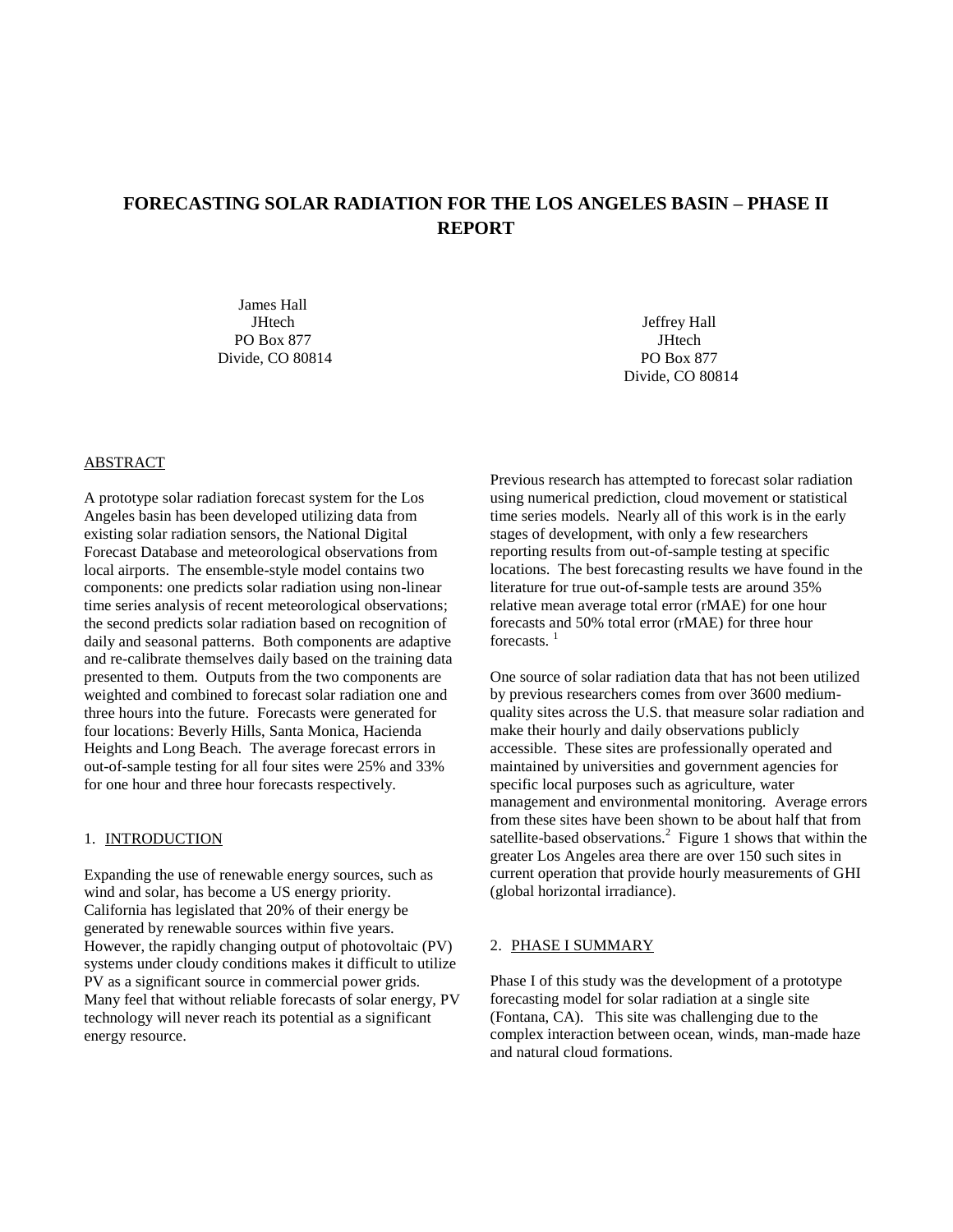

Fig. 1: Hourly observations of solar radiation and meteorological parameters are available from over 150 locations in the greater Los Angeles region.

An ensemble-style forecasting model was developed for this prototype with two separate components. One component predicted solar radiation using non-linear regression on recent meteorological observations. The second component predicted solar radiation based on daily pattern recognition. Both components were adaptive and re-calibrated themselves daily based on the training data presented them, which in the initial testing was a 30 day sliding window of historical data. The component models were tuned for the greatest accuracy between the hours of 10 AM and 2 PM, this being a critical forecasting period for solar-electric utilities. Outputs from the two components were weighted and combined to forecast solar radiation one hour and three hours into the future. An advantage of the ensemble approach is that additional components can easily be incorporated into the model as they are developed.<sup>3</sup>

In Fontana, a large portion of the summer and fall days are clear, making solar forecasting relatively straightforward. However the rainy and rapidly changing weather of January thru March will challenge any forecasting system. The forecast accuracy in a blind test for May 2009 was 16%

(rMAE) for one hour forecasts and 25% (rMAE) for three hour forecasts. The forecast accuracy for February 2010 was 27% (rMAE) for one hour forecasts and 44% (rMAE) for three hour forecasts. A sample of the model output for February 2010 is shown in Fig. 2.

#### 3. PHASE II DEVELOPMENT

In Phase II of the development, the model was expanded to make forecasts for multiple sites over an area about 50 by 50 km (30 by 30 miles) surrounding Los Angeles proper. For simplicity, inputs to the Phase II model only used observations of solar radiation and the corresponding meteorological data available from the medium-quality observation sites in the region. Most of these observations were available hourly, and represented the average of the previous hour's readings. These inputs were asynchronous, i.e. the hourly averaging periods began at different times. In addition, the time delay before reporting the data was not constant from site to site. The asynchronous nature of the input data required the development of new techniques for processing, quality controlling and combining the observations before presenting them as inputs to the model.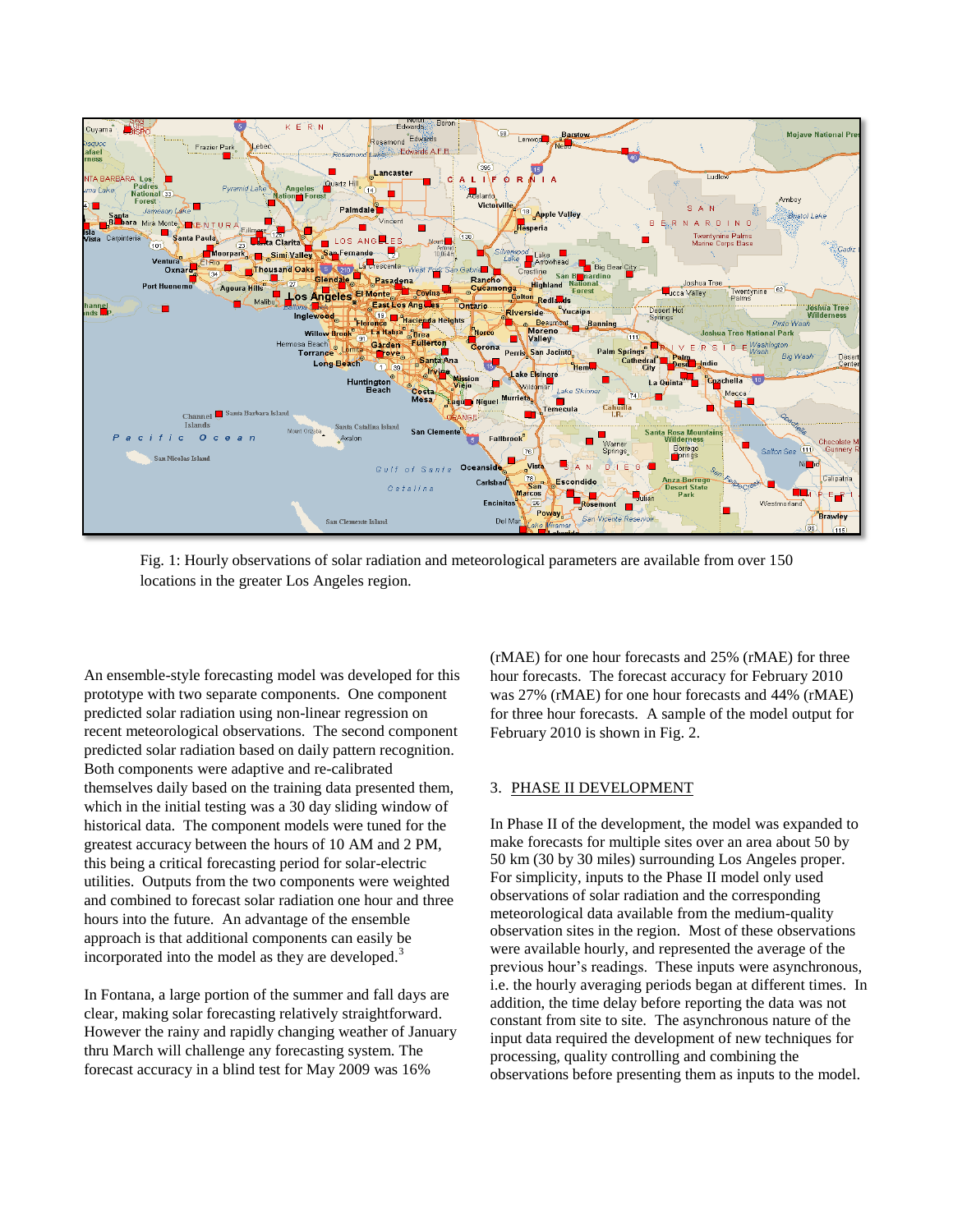

Fig. 2: Sample of February 2010 forecasts for solar radiation one hour ahead at Fontana, CA.

Now that asynchronous data management techniques have been developed, we will re-incorporate inputs from airport meteorological observations and the National Digital Forecast Database into future models, which should improve forecast accuracy even further.

In Phase I, during cloudy days we observed that the GHI measurements tended to oscillate, causing some overcorrection in the model. This resulted in significantly increased errors whenever the forecasts and actual observations would oscillate out of phase. In the Phase II model, additional dampening was applied to the three hour forecasts to reduce this oscillation and the corresponding errors.

#### 4. RESULTS

After all development work on the Phase II model was completed, an out-of-sample test was conducted to evaluate the performance. The accuracy was evaluated at four specific locations in the Los Angeles region having medium-quality sensors: Beverly Hills, Santa Monica, Hacienda Heights and Long Beach (Fig.3). Since the model is adaptive, it was first presented with hourly data from July thru August 2010, to allow for auto-calibration. Next, test data from September 1, 2010 through October 7, 2010 were presented one hour at a time and solar forecasts were



Fig. 3: Test locations for Phase II solar forecasts.

generated. This test data had not been used in any previous phase of the model development, and it included four separate periods of cloudy and rainy weather which would be difficult for any solar forecasting system

The accuracy for Phase II tests were comparable to those reported for the Phase I model at Fontana, CA. The lowest average forecast errors were for Santa Monica with 22% average error (rMAE) for one hour forecasts (Fig. 4) and 33% average error (rMAE) for three hour forecasts (Fig. 5). The highest errors were for Long Beach with 27% average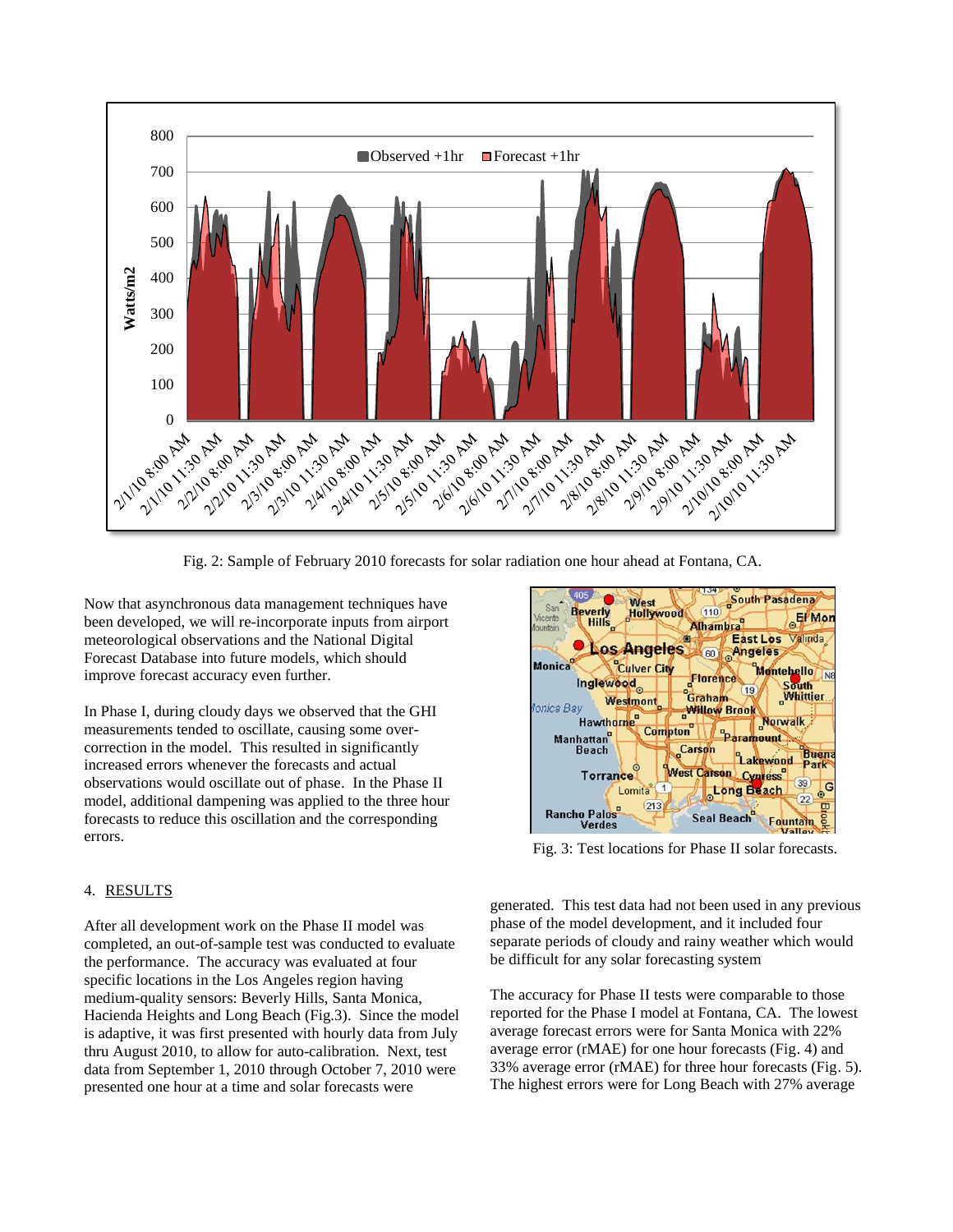error (rMAE) for one hour forecasts (Fig. 6) and 35% average error (rMAE) for three hour forecasts (Fig. 7). The average forecast errors for all four sites were 25% and 33% for one hour and three hour forecasts respectively. Remembering that the medium-quality sensors used for the observed values in the error calculations have a total error of  $5-10\%^2$ , one can see that a significant portion of the total forecast error may come from uncertainty in the reference observations themselves.

Several researchers have published preliminary results for their solar forecasts; a typical range for the better models being 32-40% (total root mean square error) for one hour forecasts and 35-45% (total root mean square error) for three hour forecasts. However these results are not directly comparable to this study, as the researchers were fitting the data and not conducting out-of-sample tests.

The only published results found that were directly comparable were by Reikard<sup>1</sup>, who conducted an out-ofsample comparison of several time-series models. The best models reported by Reikard had 35% total error (rMAE) on one hour forecasts and 51% total error (rMAE) on three hour forecasts. These errors were significantly higher than the results in this pilot study.

## 5. CONCLUSION

This pilot study has validated an adaptive modeling technique that can produce useful forecasts of solar radiation for multiple locations in the Los Angeles basin. To our knowledge, the results demonstrated significantly lower forecasting errors than reported in any previous work. In addition, these results were obtained in true blind tests with a model that was adapting and continuously recalibrating itself without human intervention. These factors significantly increase the likelihood that the model will succeed in an actual deployment where conditions from year to year are seldom the same. With the large quantity of historical and near-real time observations available from medium-quality ground sites, it should be feasible to construct a reliable solar forecasting model for the greater Los Angeles area, or for any other region of the US.

# 6. FUTURE WORK

The next phase of development will be a pre-production system for solar forecasting suitable for use by electric utilities. A real-time data acquisition system for gathering, processing and quality controlling the solar radiation and meteorological data from the entire region will be implemented and on-going live forecasts of solar radiation for the Los Angeles basin will be generated.



Fig. 4: Forecasts for solar radiation one hour ahead at Santa Monica, CA.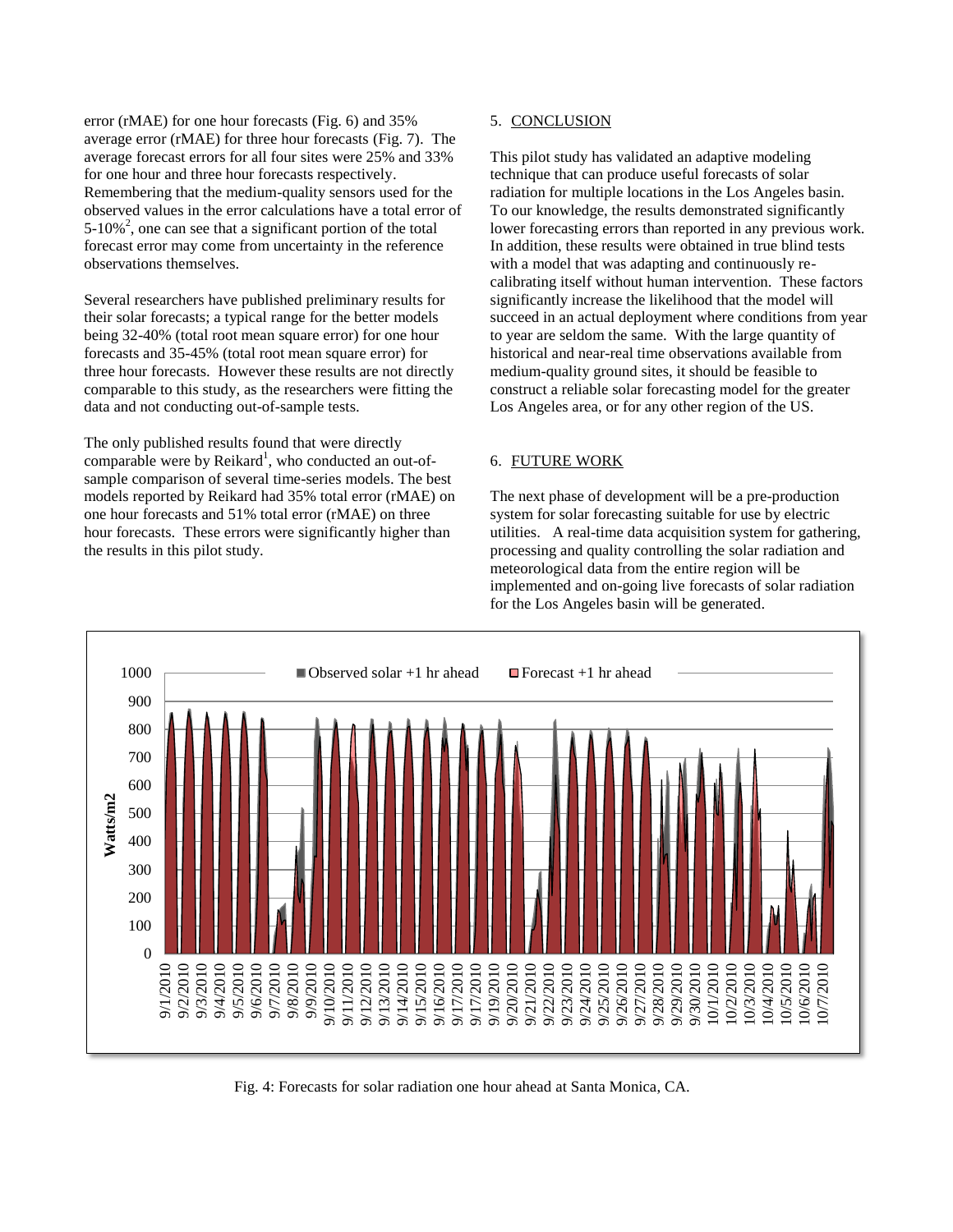

Fig. 5: Forecasts for solar radiation three hours ahead at Santa Monica, CA.



Fig. 6: Forecasts for solar radiation one hour ahead at Long Beach, CA.